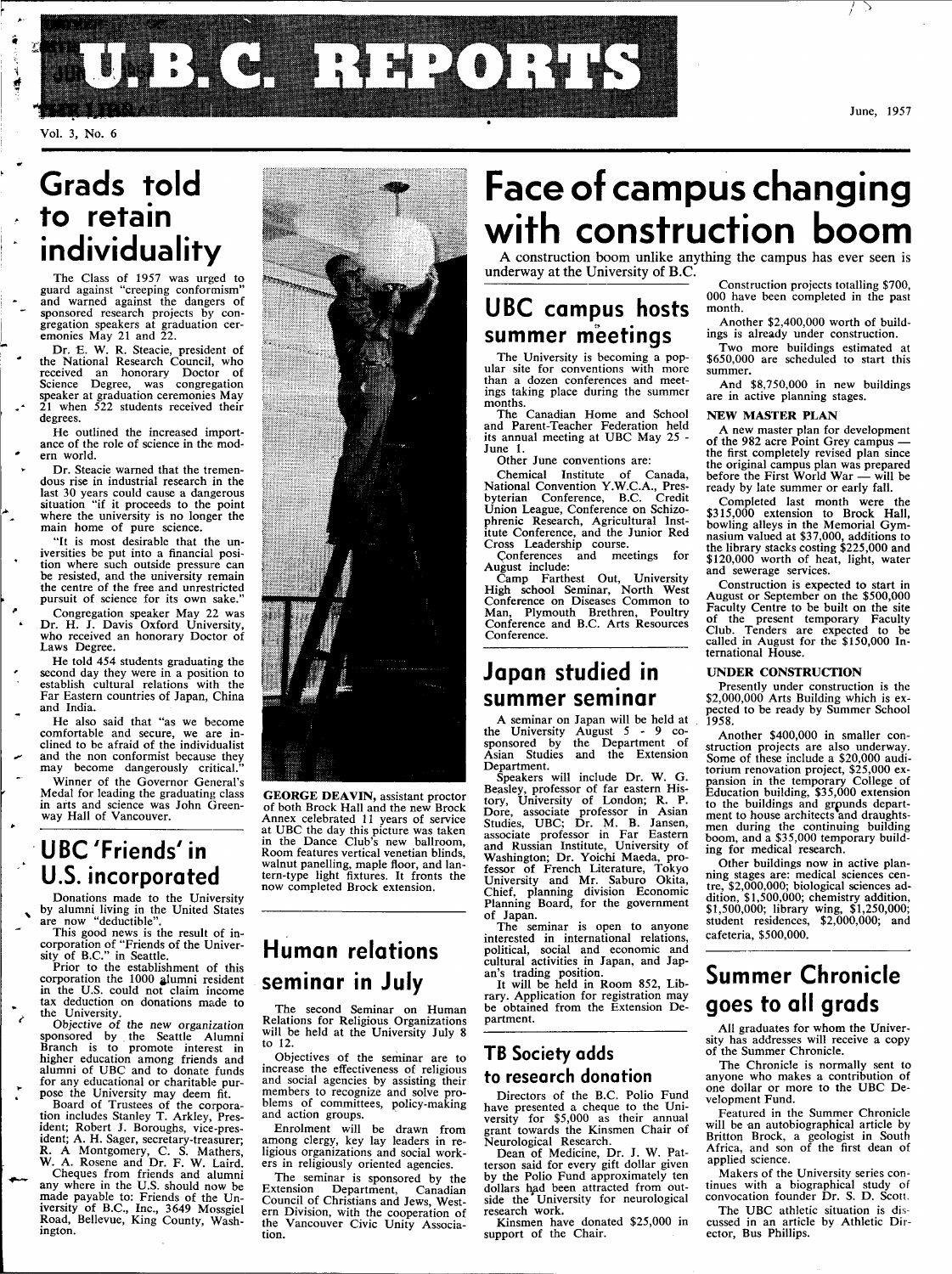### **U.B.C. REPORTS Look to test tube**

**Vancouver 8, B.C.** 

**June, 1957 Ed Parker, editor** Shirley Embra, assistant **University Information** Office

Authorized as second class mail, Post Office Department, Ottawa. Published monthly by the University of British Columbia and distributed free of charge to friends and graduates of the- University. Permission is granted for the material appearing herein to be reprinted freely.

## **Asian studies program valued UBC addition**

One of the most important post war innovations at the University of British Columbia has been the introduction of a teaching program<br>in Asian Studies. in Asian Studies. •

It would be difficult to disagree with UBC President Dr. N. A. M. MacKenzie when he says, "The prosperity of Canada depends to an unusual extent on what happens in other countries. It is very important to Canada to develop interest and increase knowledge of other countries and other peoples.

The Asian Studies program, started last year, marked the first time Canadian students had the opportunity to make their major studies in this field. Apart from the University of Toronto, there is very little being offered in Asian Studies in other Canadian universities.

UBC, with 12 Japanese students and 120 Canadians of Japanese descent, and situated in a community which has Canada's largest concentration of people of Chinese descent, is a logical place for this development. Geographically situated on the west coast of Canada, closest to Asia, it was indeed imperative that UBC take the initiative in this development.

Interest in Asian Studies and more particularly Japanese was heightened this spring when President MacKenzie returned from a three-week visit to Japan as the guest of the Japanese Foreign Office with plans for an exchange of staff and students with Japanese universities.

One of the outstanding events of UBC's varied summer program this year promises to be the Seminar on Japan, August 5 to 9. Dr. Yoichi Maeda, professor of French Literature at Tokyo University and Mr. Saburo Okita, chief of the planning division of Japan's Economic Planning Board will take part in the conference. It will be open to anyone interested in International relations, political, social, economic and cultural activities in Japan, and Japan's trading position.

Valuable new additions in Chinese will be made to the Asian Studies program with the appointment of Dr. Yi-T'ung Wang. Dr. Wang will come to UBC in September from the Harvard-Yenching Institute at Harvard to teach two new Chinese courses, a basic language course and an introduction to Chinese Literature. An intermediate course in Japanese language will also be offered for the first time.

## **Letters to the editor**

### **Midgets unite!**

#### Editor, UBC Reports:

I am not often moved to write letters to the editor. This is due mainly I believe, to the great difficulty I have in boosting myself up onto those office chairs.

But in a recent issue of UBC Reports, you have an article referring to the use of Empire Pool on the University campus. The item is very informative until you get to the last paragraph.

Then there is committed one of the most glaring discriminating acts. You say the pool cannot be used by people under 40 inches tall.

Midgets unite! ! The ULPYMLDT (Union of the Little People You Must Look Down To) here and now submits an official message of complaint. And if something isn't done about removing this barrier, we will all raise our-selves up on our elevator shoes and tell you to go jump in your own pool.

> Shorty Dagg, and Peanut McKeachie

#### **Grad in Africa**

Editor, UBC Reports: Among your missing graduates list is Bruce Everett Bewell '46.

I have just checked with his mother and find he still works for Uruwira Minterals Ltd. Mpanda, Tanganyika.

Wishing you success on locating all "missing" grads, Mrs. R. D. Thomas,

Victoria, B.C. Editor's Note: Many thanks **to** Mrs. Thomas and to all of our readers who

have gone to some trouble to assist us in our search for missing graduates, we hope to get many more letters of this kind.

#### **Envelopes appreciated**  Editor, UBC Reports:

May I congratulate the Editors of UBC Reports on their decision to post the Reports to overseas addresses in envelopes. As a result of this wrapping the

Reports now arrive in excellent condition.

Dr. G. C. A. lackson, Salisbury, South Rhodesia.

## **Psychoanalytic jargon no cure for mental ills**

**By Dr. W. C. Gibson Head, Department of Neuorological Research** 

In one of the converted huts which house UBC's medical faculty a concerted search is being carried out for a costly culprit — the cause of schizophrenia, one of the costliest diseases in the world. While fashionable popularizers propound theories as to the origin of this most prevalent mental disease, UBC's ultraconservative scientists in the Department of Neurological Research look



**W. C. GIBSON** 

to the test tube rather than to psychoanalytic jargon for clues as to the true nature of the disease.

> change them clinically. The "tranquilizing drugs", now hav-

The biochemical study of halluc-inogen-producing drugs has given some valuable leads, but they are no more than that. The study of patients actually suffering from schizophrenia, rather than of supposed normals under the transitory influence of drugs such as mescaline, is being undertaken by the UBC researchers. To date they have been able to show that the urine of schrizophrenic patients contains unusual substances not found in the urine of other types of mental patients or normals. A diet free of all "aromatic" compounds will reduce the amount of these abnormal substances secreted. In other words it has been found possible to change patients chemically, and it is hoped that, with increasing knowledge, it may be possible to ing a great vogue, may give an important lead as to the source of the disturbed metabolism in schizophrenia. They may act by blocking some socalled "psychotoxin", or by competing with it . . . It is possibly inviting, though time-consuming, to try to picture all the hypotheses which might<br>account for "schizophrenia" — which account for "schizophrenia" means literally "broken mind". However, the field of psychiatry suffers from a surfeit of hypotheses and a famine of facts. It is in the discovery of facts about the biochemistry and genetics of schizophrenic patients that the Department of Neurological Research team is interested.

will be housed on the campus.

So much for the contribution of UBC in the research aspects of mental health. What about other contribu-tions? A recent development has been conjunction with the Vancouver School Board and concerns the train-ing of ten mental health counsellors per year for service in the Vancouver Schools system.

Since university training in Nursing was instituted at UBC — the first degree-granting school in the British Empire actually — great stress has been placed on mental health problems in the curriculum.

in five is affected by mental illness in some form. Why have we been so slow in recognizing this? The University has not been slow in recognizing the size of the problem but it desperately needs funds enough to make a frontal attack on it. To keep a team of researchers together on the present tenuous basis is almost impossible, though it has been tried for the past five years by the Department of Neurological Research on the campus.

Finally, one of B. C.'s most pressing problems is that of mental changes in an aging population. With such a high proportion of our population over the age of 70 we can look forward to an increasing demand for services and research in this age group. The preservation of our human resources is today recognized to be of paramount importance and valued and in this endeavour UBC sees one of its richest fields of service.

Kingdom, the United States and Can-ada for a working seminar on "The Biochemistry of Mental Disease" and

### **One family in five**

**Bursting at seams** 

The team consists of Dr. William C. Gibson, Kinsmen Professor, Dr. Edith McGeer and her husband Dr. Patrick McGeer, Dr. R. Motrin Acheson,

Visiting Researcher from Oxford Uni-versity's Department of Biochemistry, and Dr. Juhn Wada of Hokkaido Uni-

versity, lapan. This summer will see Hut B-5 bursting at the seams as a number of highly trained senior medical students press forward with this interesting research story. From lune 19 to 21, 1957, the top twenty researchers in this field will come from the United

The School of Social Work has for 25 years been preparing graduates for a role in the community often related to the unmet needs in the mental field. The youngest group on the campus having to do with the mental field is the Faculty of Medicine, and it is indeed good news that as of luly 1st, 1957, there will be a full-time Depart-ment of Psychiatry. Already the Stu-dent Health Service has a part-time consultant in psychiatry, available to any student for consultation. There is as yet not adequate staff for treatment and follow-up.

The School of Rehabilitation now envisaged will have a great deal to do with the mentally ill, since this important field of retraining and re-creation, must contribute to the re-establishment of many in our population — one in ten, to be exact — who suffers some form of mental breakdown.

It has been shown that one family

**Vol. 3, No.** *6*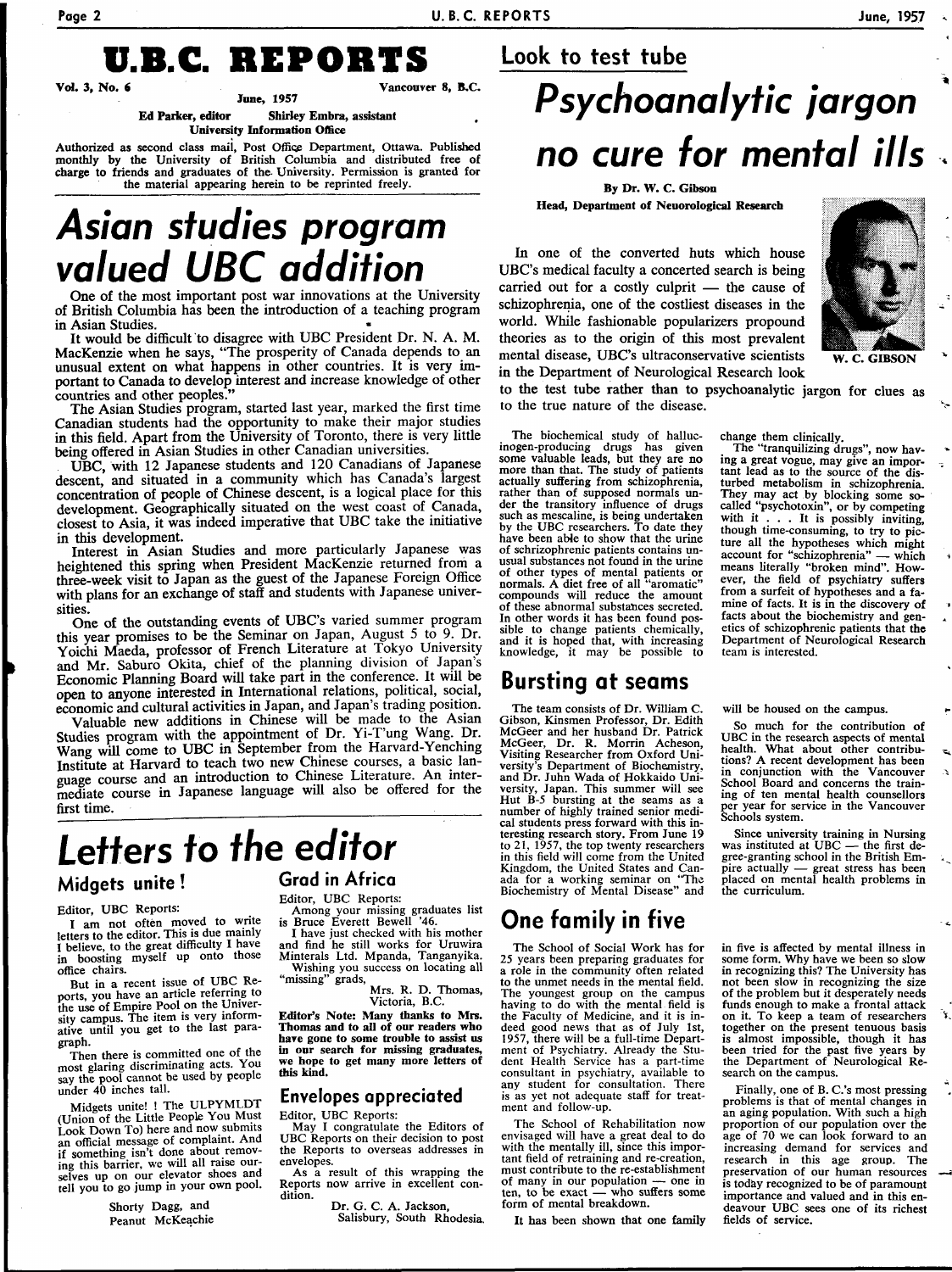UBC forest ecologist Dr. Vladimir Krajina has completed a successful pilot research study into tree nutrition which may well revolutionize reforestation programs in B.C. and the Pacific Northwest.

Taking the four primary com-mercial species native to B.C. — Douglas fir, western red cedar, west-ern hemlock and sitka spruce — Dr.



VLADIMIR KRAJINA . . . diets for trees

### **Commerce offers graduate degree**

A Master of Business Adminis-tration degree will be offered by UBC

beginning next September.<br>
The two year graduate program<br>
offers an integrated course of study<br>
that will provide properly qualified<br>
persons who have a Bachelor's degree with training in the field of business administration.

Courses include personnel and labor relations, transportation, accounting, marketing, finance and investments, production, and policy and adminis**t**ration.

Krajina studied what nutrients were needed by each for them to reach optimum growth.

#### NUTRIENTS VARY

His research showed that each species had different "diet" requirements. Some thrive where others fail to grow.

He found that board feet production of the four species studied could be increased by:

Soil analysis to determine nutritional deficiencies.

Planting the tree which has the greatest tolerance to those deficiencies. Reforesting the area before weed trees invade it.

Avoiding losses through nature's "natural selection" by breeding a strain of the particular species which appears most adapted to conditions. THEORY CONFIRMED

When he set out 15 months ago to discover under what environmental conditions each species would grow the best, Dr. Krajina believed that all trees do not react the same way to soil deficiencies.

Each has its own nutritional re-quirements, and each differs in its tolerance to deficiencies of particular elements.

His experiments, carried on in a small greenhouse on the campus, confirmed his theory.

Moreover, he found that individual seedlings taken from the same area may differ in tolerance because of inherited characteristics.

Dr. Krajina believes it would be more economical to initiate selective breeding programs than to rely on ex-pensive fertilization for reforestation.

He also found that slash .burning seriously decreases future production of Douglas fir on a site.

Dr. Krajina joined the department of biology and botany at UBC in 1951.

He is a graduate of Charles University, Prague, and was a leader of the Czechoslovak underground resistance during the Second World War.



DOUGLAS SEALE . . . Tempest

### **Asian Studies Program grows**

Arrangements for an exchange of staff and students with lapanese universities were made by President N. A. M. MacKenzie during his threeweek visit to Japan recently.

"The exchange in the first place will be nearly all one way; it will be comparatively easy absorbing Japanese students.

"On the other hand, our students will have to first master Japanese before entering into the scheme", he said.

Tokyo colleges which will take part in the professor-student exchange are the Jesuit's St. Sophia, the Inter-national Christian and Tokyo University.

Beginning in September UBC will offer seven courses in Asian studies: Basic Japanese, Basic Chinese, Intermediate Japanese, Introduction to the Far East, Introduction to Chinese Literature, Far Eastern International Politics and the Modernization of Japan.

Dr. Yi-T'ung Wang who is presently at the Harvard-Yenching Institute, Cambridge, Mass., will join the Asian Studies staff to teach the two new Chinese courses.

### **Seale to give The Tempest' modern touch**

Preparations of UBC Summer School of Theatre's major drama production are going ahead on both sides of the Atlantic.

Guest director Douglas Seale, between rehearsal of plays at Stratfordon-Avon, Old Vic, and Birmingham, writes UBC drama director Dorothy Somerset that he plans to do Shakespeare's "The Tempest" in modern dress with a Robinson Crusoe touch.

The play will be set on a tropical island complete with palms, natives and shipwrecks. It will have an original musical score for chorus and in-struments composed by John Brock-ington of Vancouver. Set designer is Don Smith, University of Washington.

This year the University offers a master-course in acting for exper-ienced performers which consists of working under Douglas Seale in his professional production of The Tempest

Art in architecture is the theme of Summer School of Arts and Crafts this year.

A special course in mosaic-craft will be given this year for the first time. Students will work on individual projects as well as on murals to be part of the new arts and crafts studio at the University.

A studio course in architectural sculpture will be taught by Cecil Rich-ards, well-known Canadian sculptor and professor in the department of Art, University of Manitoba. His group will work on bas-reliefs and sculpture in the round for actual sites.

### **Creative writing given for credit**

Creative writing courses given at Summer School may now be taken for degree credit.

An advanced course in fiction writing will be given by Dr. Constance Beresford-Howe , author of four novels and several articles and short stories. Dr. Beresford-Howe teaches history of the short story and creative writing at McGill.

An introductory course in creative writing which will concentrate on poetry and the short story will be given by John Waterhouse, lecturer in English at UBC.

An advanced course in writing for radio, television and the stage will also be offered.

Non-credit students will be admitted to the course if their work shows pro-mise. Admission will be on a com-petitive basis. Applicants must sub-mit samples of their writing.

#### **Piano recitals feature 19th century masters**

Piano works of Beethoven, Schubert, Chopin and Liszt are among selections to be performed by students in Master Piano Classes given by UBC Extension Department.

Students will give a series of six public recitals Tuesdays and Thursdays in June in Brock Hall at 8 p.m.

Concert pianist Marie-Aimee Warrot will instruct the advanced piano classes which consist of private re-hearsals with Mme. Wafrot and pub-lic performances of the work selected for study.

# **faculty activities**

**Parnall replaces Wood as Registrar** 

UBC Registrar Charles B. Wood who came to the University in 1934 from the department of education retires June 30 after 16 years service. He will be succeeded by **John E. A.**<br>**Parnall,** associate registrar, a UBC graduate.

Prof. E. S. Pretious, department of civil engineering, has accepted an in-vitation by the Hon. James Sinclair Minister .of Fisheries for Canada, to become a scientific member of the Fisheries Research Board of Canada for a period of five years commencing Jan. 1, 1958.

Edwin B. Parker, editor of UBC Reports and Information Officer for UBC, has been awarded the Melville Jacoby Scholarship valued at \$1400 and a Leon and Thea Koerner Foundation scholarship of \$500 to attend Stanford University to work on his Master of Arts Degree.

Also to attend Stanford University is English lecturer John Waterhouse who has won a \$2,500 Wallace E. Stegner Fellowship for Creative Writing. He will receive critical assistance



**JOHN** E. A. PARNALL **. . . Registrar** 

from the staff of the Stanford creative writing school while working on two novels.

Dr. W. Leonard Grant, department of classics, has received a travel grant from UBC to spend the summer in Paris at the Bibliotheque Nationale continuing a research project begun at Oxford in 1951. Dr. Grant was recently elected president of the Pacific Coast branch of the Renaissance Society of America.

Anthropologist Dr. Cyril Belshaw has been awarded grants from the Tri<br>Institutional Pacific Program and the<br>U.S. Social Science Research Council, to spend 17 months in Fiji during<br>1958 - 59 to undertake a comparative study of economic growth in Fijian villages as it relates to social structure, political organization and ethical ideas.

In July Dr. Earle Birney will give a public lecture at the State Univer-<br>sity of Iowa on "Twentieth Century<br>Canadian Poetry" and will lecture and<br>conduct classes in poetry writing and<br>criticism at the State University of Montana.